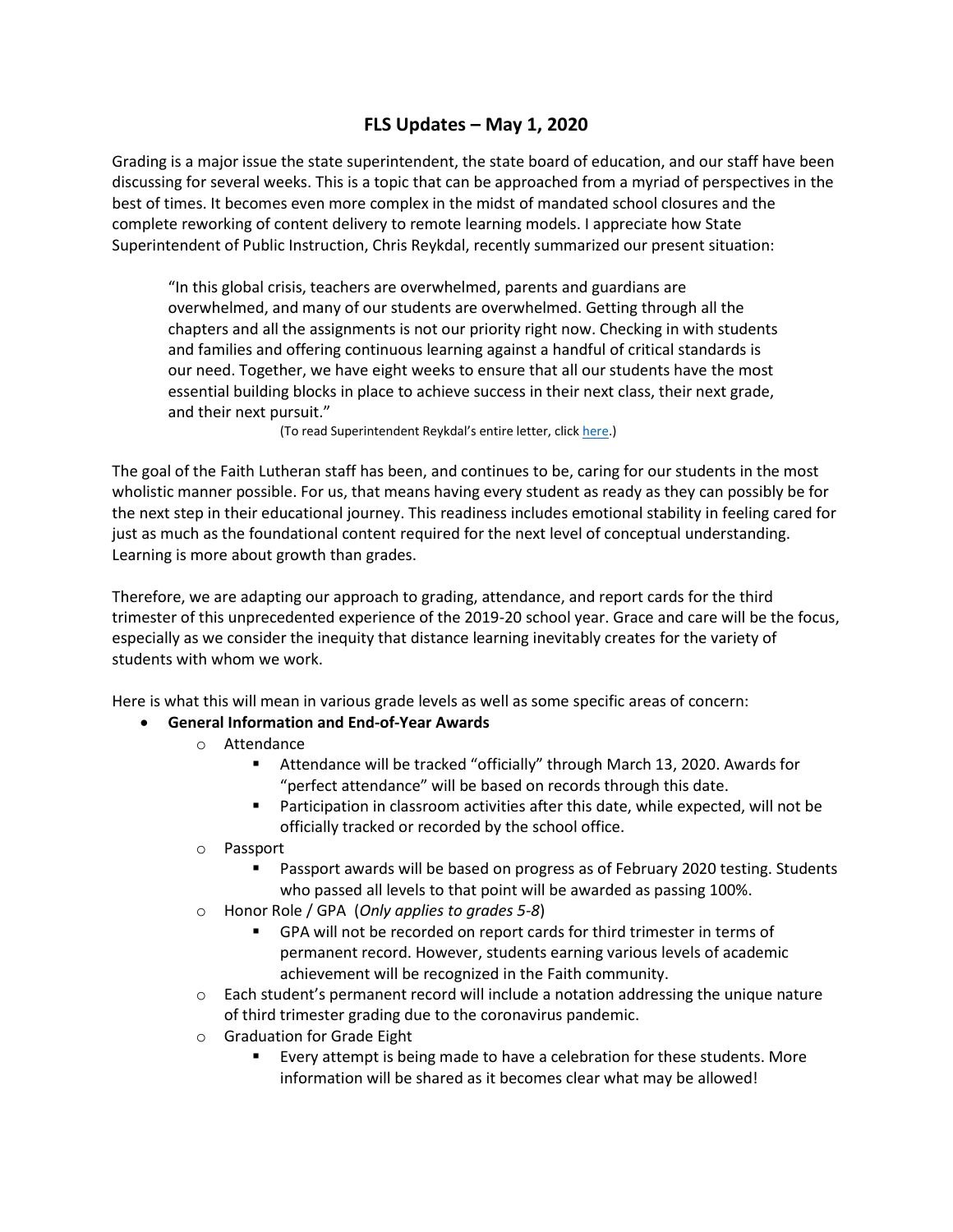#### **Report Cards**

- o Preschool, Pre-Kindergarten, and Junior Kindergarten
	- Trimesters one and two will be completed as usual.
	- Trimester three will only contain information in the "comment" section regarding skills to be worked on through summer break, encouragement for progress attained, prayers and appreciation, as well as assessment in terms of student readiness for next grade level.
- o Kindergarten, Grades 1 and 2
	- Report cards will contain progress assessment of Pass/No Pass for all content areas except enrichment subject areas (i.e., music, art, PE)
	- Individual student skills assessments will be conducted via Zoom or other distance technology. Please note that methods used by individual teachers will vary by subject and/or grade level.
	- Observable behavior skills such as "School Work Habits" will not be assessed due to online learning as a result of coronavirus.
- $\circ$  Grade 3 8
	- Subject area assessment will be recorded as "E"- Excellent, "S"-Satisfactory, or "N"- No Progress Made rather than typical letter grades. Enrichment subject areas will not be assessed.
	- Grades 5-8 will not have GPA recorded on report card. (See note above.)

This year is obviously going to be known as unique in many ways when future history books are written. Individual student grades will not be the main focus of what is remembered, nor should they be. However, what does need to be remembered is this: Faith students emerged from the 2019-20 school year with a sense that they had been cared for and that they were prepared for the next year of learning.

God's Peace! Mr. Neumiller

### **Funding needed**

Every year, Faith Lutheran School (FLS) holds an auction to raise money to support our Christian education program. Part of the night's program is Bid for Kids. That is a time when attendees raise their bid numbers to donate to the FLS scholarship fund. This year, since the auction was canceled, we are unable to hold the Bid for Kids, but the need for scholarship is still there—possibly even greater than in previous years. If God is leading you, and you are in a financial position to make a donation to our scholarship fund, there are three ways to make a donation: 1) write a check made out to FLS with *scholarship* in the memo line and mail it to Faith Lutheran School, 7075 Pacific Ave SE, Lacey, WA 98503, or 2) click this [link o](https://faithlutheranlacey.ejoinme.org/MyPages/DonationPage/tabid/1107017/Default.aspx)r go to the FLS website a[t www.flschool.org](http://www.flschool.org/) and click on the *Donate* link on the menu bar, or 3) sponsor a student – make a monthly donation from September through June.



# **Your Giving Changes Lives, Forever.**

When you give, you are putting God first in your life and allowing God to work through you to help raise up families and followers of Jesus Christ!